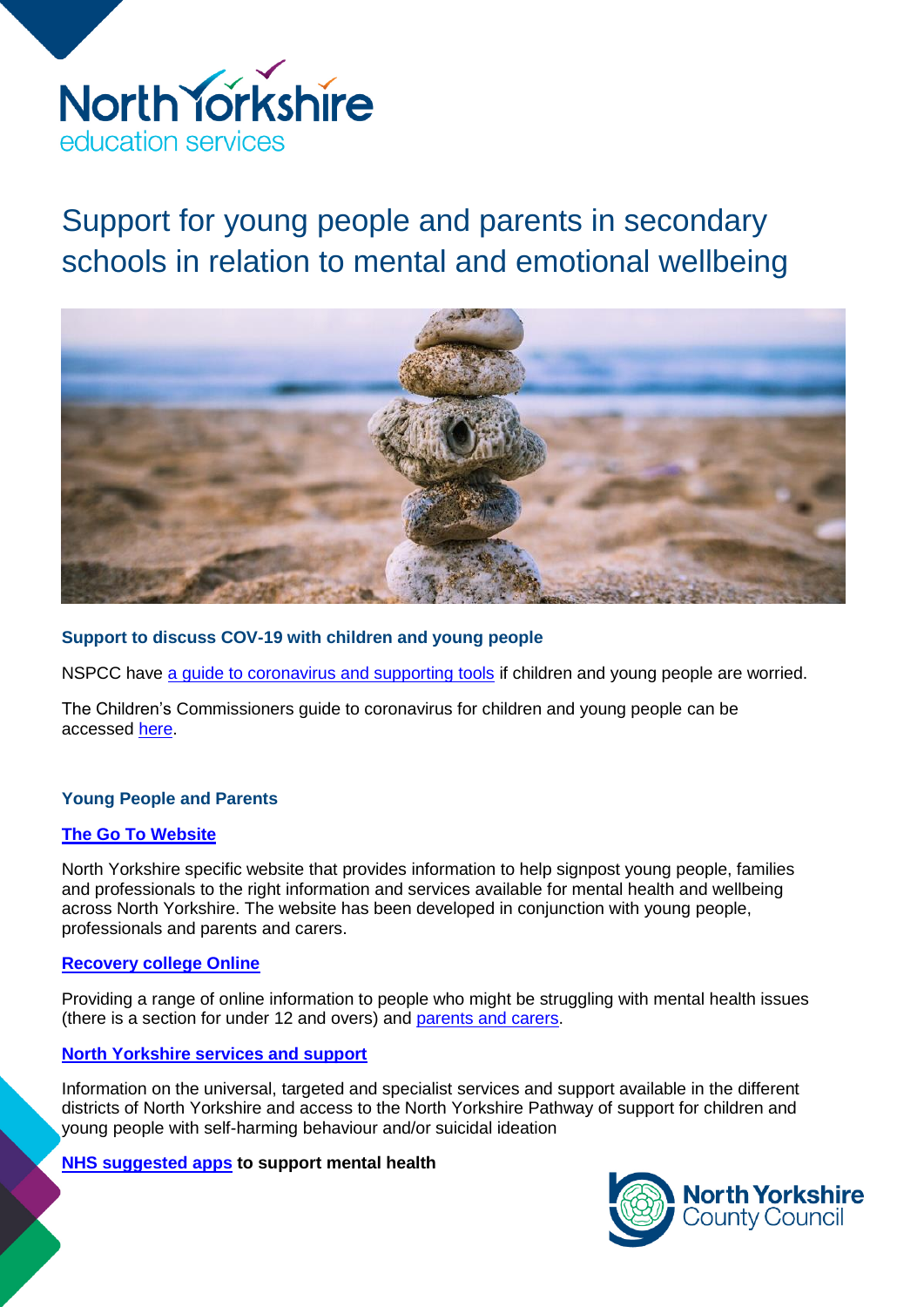# **Young People support**

# **[Kooth](https://www.kooth.com/)**

Free, safe and anonymous online support for young people and provides information and guidance.

**Compass BUZZ US text service:** Compass BUZZ offers a confidential text messaging service to young people aged 11-18 across North Yorkshire. By texting the service on **07520 631168** you will be able to receive confidential advice, support and signposting from a wellbeing worker within one working day via text. When you text BUZZ US you will receive a message letting you know if we are open or closed. Within this text it will also let you know what you can do if we are not open and you need help in the meantime.

**[Childline](https://www.childline.org.uk/)** provides a range of information and support on a number of issues. This includes support on [cyberbullying.](https://www.childline.org.uk/info-advice/bullying-abuse-safety/types-bullying/bullying-cyberbullying/)

And Childline have the [calm zone](https://www.childline.org.uk/toolbox/calm-zone/) which provides a toolbox of ideas to support emotions and express your ways.

Anna Freud has developed alongside young people some [self-care ideas.](https://www.annafreud.org/on-my-mind/self-care/)

# **Physical activity**

It is important to remain physically active, the recommendation for children and young people aged 5-18 is to aim for an average of at least 60 minutes of moderate intensity physical activity a day across the week.

**Sport England have produced a 'Stay in, work out'** section on [their website](https://www.sportengland.org/stayinworkout) which focused on tips, advice and guidance on how to keep or get active in and around your home for all age groups.

### **Parents**

The government have also just released some [specific guidance](https://www.gov.uk/government/publications/covid-19-guidance-on-supporting-children-and-young-peoples-mental-health-and-wellbeing) for parents and carers to support children and young people's mental health.

Children and Young People may be having more screen time so it is important that they keep themselves safe online and parents and carers have an important role in this

**[Internet matters](https://www.internetmatters.org/)** provides a range of support for families to enable all family members to stay safe.

[Thinkuknow](https://www.thinkuknow.co.uk/parents/Support-tools/home-activity-worksheets/) has activities that parents can do with their children and young people to discuss keeping safe online for all age groups.

[Net-aware](https://www.net-aware.org.uk/) is a parent's guide to social networks, apps and games to check out before letting your children use them.